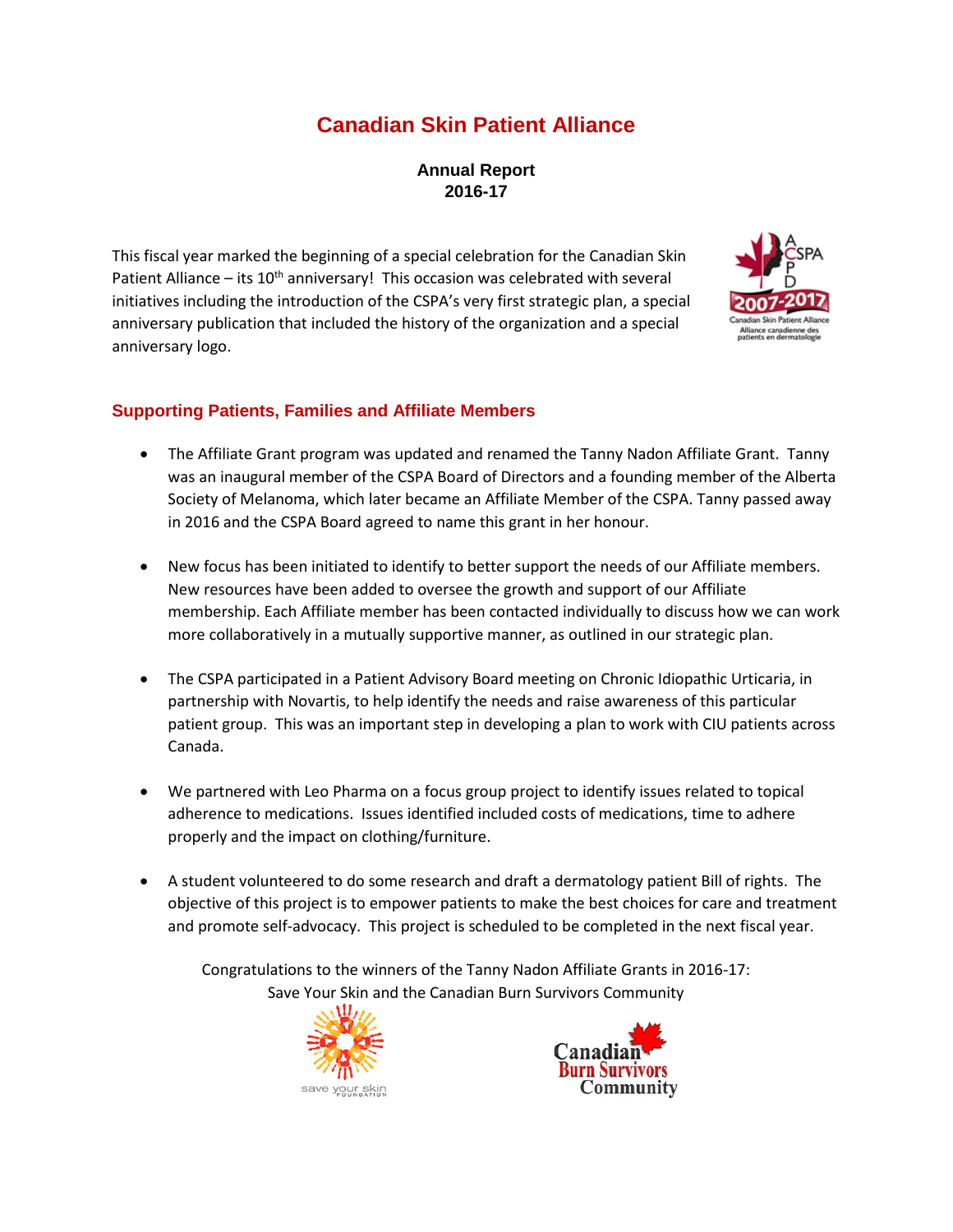#### **Education and Awareness**

- The Canadian Skin magazine remains a popular publication. Three issues per year are published, in both official languages, and distributed to dermatology offices across Canada. The individual subscription list continues to grow after each publication as do the offers to write for the magazine – Dermatologists continue to request dozens of additional copies.
- The CSPA is proud to partner with the Canadian Dermatology Association to mark Melanoma Monday, the first Monday in May. We launched a patient survey developed by a melanoma survivor, dedicated the outside back cover of the Canadian Skin magazine to the day, developed social media posts and attended a reception on Parliament Hill.
- We marked Rare Disease Day (Feb. 28<sup>th</sup>) with social media posts, focused on two particular rare skin diseases: epidermolysis bullosa and ichthyosis.
- A significant project for the CSPA this year was the development of a national report of the patient experience living with Hidradenitis suppurativa. In partnership with AbbVie, we worked collaborative on this project with the HS Foundation as well as our affiliate, HS Aware. This collaboration ensured that a robust survey was created to collect the data for the report. Subsequently, the results of the survey were distributed in a variety of ways: a complete report, an infographic, patient summaries and a myth buster document. All of these were then loaded on an USB card to be distributed to health care professionals at a variety of conferences and opportunities for further distribution will continue to be identified.
- We added four new sections to the skin conditions and diseases section of the website: chronic idiopathic urticaria, hidradenitis suppurativa, scleroderma and psoriasis.
- The new and improved CSPA website was launched on October 28th. This was another significant project for the organization that ensures that our website is now up-to-date and mobile friendly to optimize our engagement with patients and their families.
- Another project this year focused on informing patients about what is involved in participating in a clinical trial and what they should consider if this is an option they are considering. This project also initiated a relationship with Probity Medical Research who is responsible for 90% of the recruitment for dermatological clinical trials in Canada.
- We continue to build our partnership with the Skin Research Group Consortium (McGill University). A student poster was accepted for their annual meeting and we participated in a panel discussion with other patient groups. We also continue to write letters of support for a variety of their grant applications.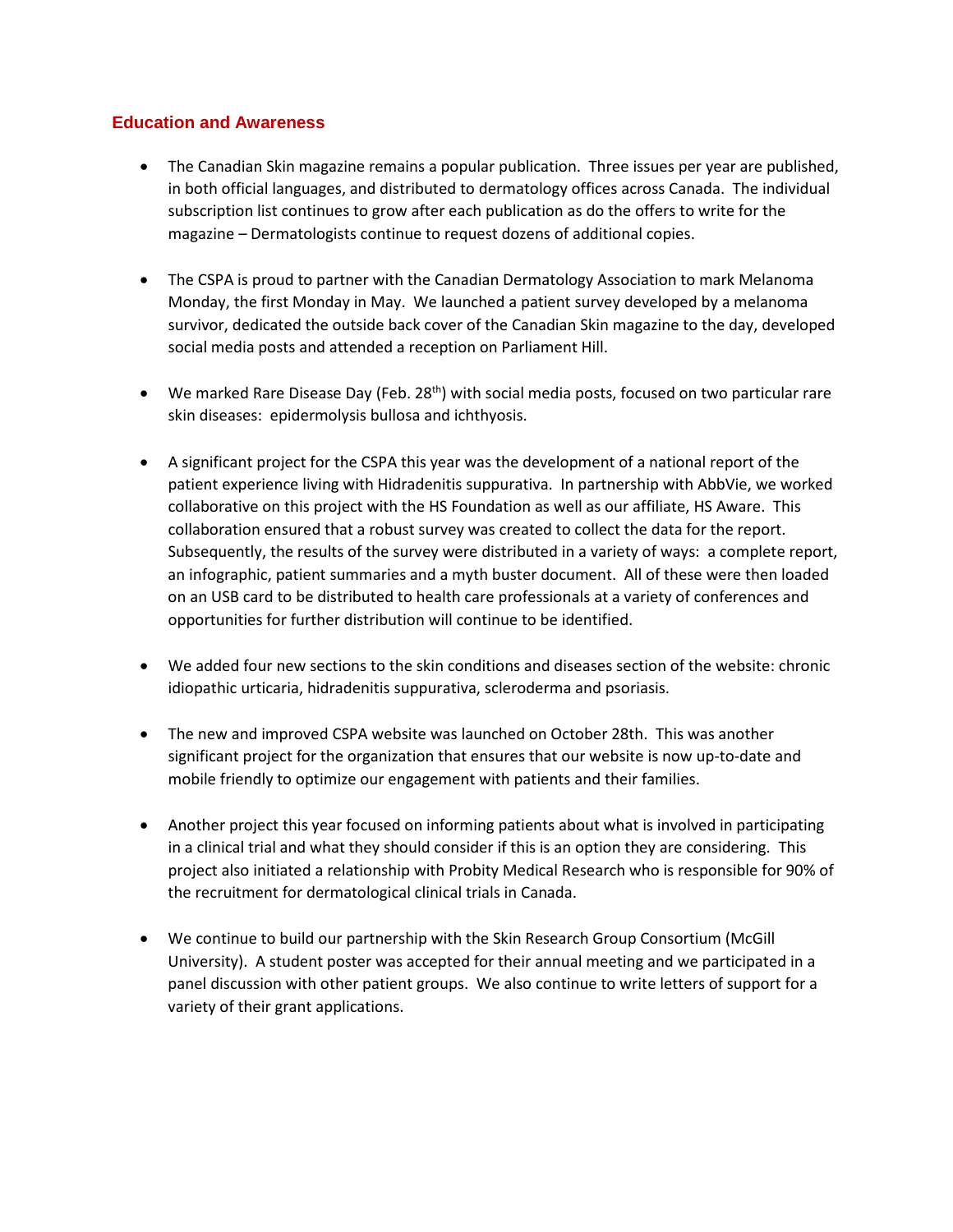### **Social Media Activities**

- This year saw an increased focus in our social media activities in an effort to increase our reach and raise awareness of Canadians living with dermatological conditions. For the first time, we had a dedicated budget to be used for paid advertising, boosting of posts, and purchases of stock images and software to improve our Social media content.
- The social media committee met twice this year, once in person and once via teleconference. The committee reviewed the Social Media strategy and updated it to accurately reflect current practices.
- We were able to track statistics for the entire calendar year for the first time. We were able to grow our following significantly on both Facebook and Twitter. Our reach across all platforms was almost a half a million and our overall engagement rate was 4.27 (an average engagement rate on both Facebook and twitter is 0.5-1.0%). Social media posts focused on featuring our Affiliate Members, Awareness campaigns (ex. Alopecia, CIU, EB, Patient Solidarity Day, Rare Disease Day, National Volunteer Week, and HS awareness), promoting surveys for patient submissions, and highlighting other CSPA activities, including our 10th anniversary. Our most successful post was an educational post on Impetigo that had a reach of almost 20K and engagement of 900 which is an engagement rate of 4.7%.
- Our website is continuing to gain traffic and we increased by over 10,000 page views this year. Our appeal is to the first-time visitor with 77% of hits from first time visitors. We have been focusing on updating new content that will hopefully encourage the repeat visitor.
- We were successful in obtaining the administrator access to our Linked In page so that we can now focus on how to best use this page from an organization.
- The CSPA's Social Media Manager was accepted to the prestigious "HealtheVoices" workshop, sponsored by Janssen and took place in Chicago in April. She was selected from over 200 applications to spend three intensive days to build capacity in social media. Congratulations Helen!

### **Statistics for 2016-17**

Overall Reach= 493,961 Facebook Followers = 3296 (increase of 28%) Twitter Followers 619 (increased by 100) 89% of our followers are Canadian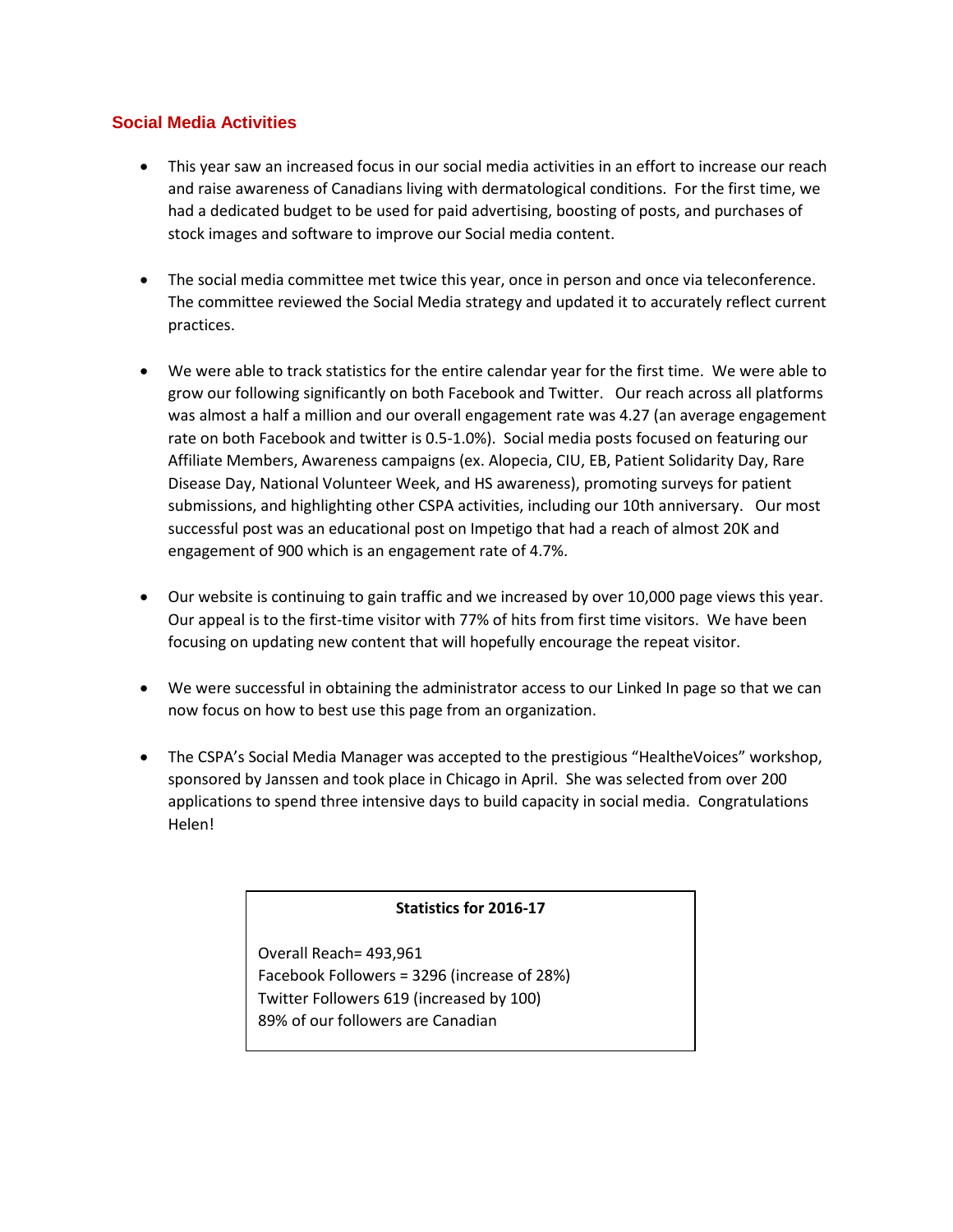## **Advocacy**

- Several patient submissions (both for CADTH and for provincial formularies) were completed for a variety of skin conditions and diseases including hyperkeratotic actinic keratosis and psoriasis. We have also participated in the CADTH conference and webinars to keep up to date with advances in health technology assessments and the role of patient groups in this process. (Only three this fiscal year so I don't want to highlight the numbers!)
- In partnership with Janssen, we hosted two of three focus groups to better understand how dermatology patients feel about the introduction of biosimilars to the treatment landscape. The two meetings were held in Vancouver and Ottawa with a third one planned for Montreal in the upcoming fiscal year.
- The CSPA participated in several meetings organized by the Best Medicines Coalition, Health Canada, Innovative Medicines Canada etc. Topics ranged from the impact of biosimilars, pharmacare and issues related to private drug coverage.
- The CSPA also participated in several letter-writing campaigns to provincial decision-makers and the pCPA to advocate for new treatments for several diseases to be added to the provincial formularies. This is important work to meet our new vision "By 2022, Canadians living with dermatological conditions will have appropriate access to care and affordable treatments."
- The CSPA attended the HPV Awareness Week reception on Parliament Hill organized by the Federation of Medical Women of Canada. Peter Kent, conservative MP and throat cancer survivor (from the HPV virus) announced that HPV awareness week will take place from October 1-7 this year. Canada is gearing up to be the first country to eradicate the HPV virus with the vaccine.

### **Relationships with Other Organizations**

The CSPA cannot do this important work alone! We are grateful to the following organizations for working with us, in a variety of ways, to achieve our mission:

- This year marked a positive evolution in the relationship with the Canadian Association of Psoriasis Patients (CAPP). Representatives of both the CSPA and CAPP came together to re-align the relationship from a subsidiary in nature to a true partnership. A funding agreement was introduced to outline human resource and financial responsibilities, communications strategies and potential areas of collaboration.
- We are grateful to the Canadian Dermatology Association for their continued financial support and collaborations on projects and events that take place throughout the year.